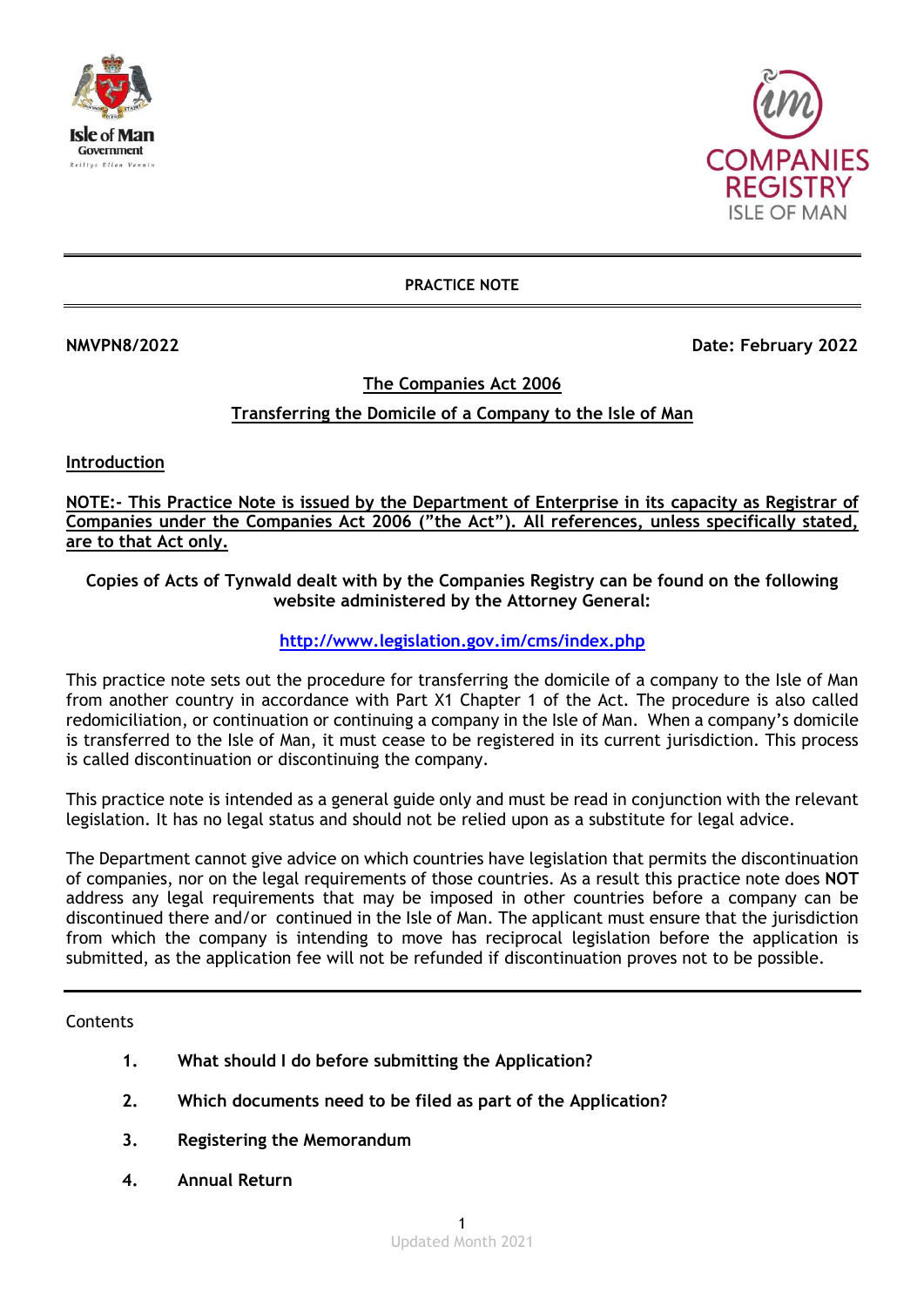## **5. What Fees are Payable**

## **6. Further Information**

### **1. What you should do before submitting the Application**

- 1.1 Any company incorporated outside the Isle of Man can apply to be continued **UNLESS:-**
	- (a) it is in liquidation or subject to insolvency or analogous proceedings in any jurisdiction;
		- (b) a receiver or manager has been appointed in relation to any of its assets;
		- (c) it has entered into an arrangement with its creditors that has not been concluded;
		- (d) the laws of the jurisdiction in which it is incorporated for the time being do not permit it to be continued in the Isle of Man;
		- (e) an application made to a court in any jurisdiction for the liquidation of the company or for the company to be subject to insolvency or analogous proceedings has not yet been determined; or
		- $(f)$  the company fails to satisfy the solvency test as defined in section 49 of the Act.
- 1.2 Your attention is drawn to Section 166 of the Act, which sets out the consequences of continuing a company. Briefly, these are:
	- 1. The property of the company continues to be the property of the continued company.
	- 2. The continued company continues to be liable for its existing obligations.
	- 3. Any existing cause of action, claim or liability to prosecution in respect of the company is unaffected.
	- 4. Any civil, criminal or administrative action or proceeding pending by or against the company is unaffected.
	- 5. Any conviction against, or any ruling, order or judgment in favour of or against the company may be enforced by or against the continued company.
	- 6. The registration of the continued company does not create a new legal entity or prejudice or affect the continuity of the company.
	- 7. There are also provisions relating to the laws of evidence and rules of procedure in pursuing a claim against the continued company and for the reciprocal enforcement of judgments.

#### 1.3 **Before applying to the Department for continuation, you must ensure that the following things have been done:**

1. If the company is involved in any activity that is licensable in the Isle of Man, it should contact the appropriate regulator or licensing body at an early stage to ensure that there are no regulatory issues. Continuation of the company under Part XI does not permit the company to carry on any licensable business without obtaining the appropriate licence or consent from the relevant Government Department or Authority. If you need guidance on any aspect of the regulatory functions of the Isle of Man Financial Supervision Authority, please contact a member of the Authorisations Team on 689300 or send an e-mail t[o info@iomfsa.im](mailto:info@iomfsa.im)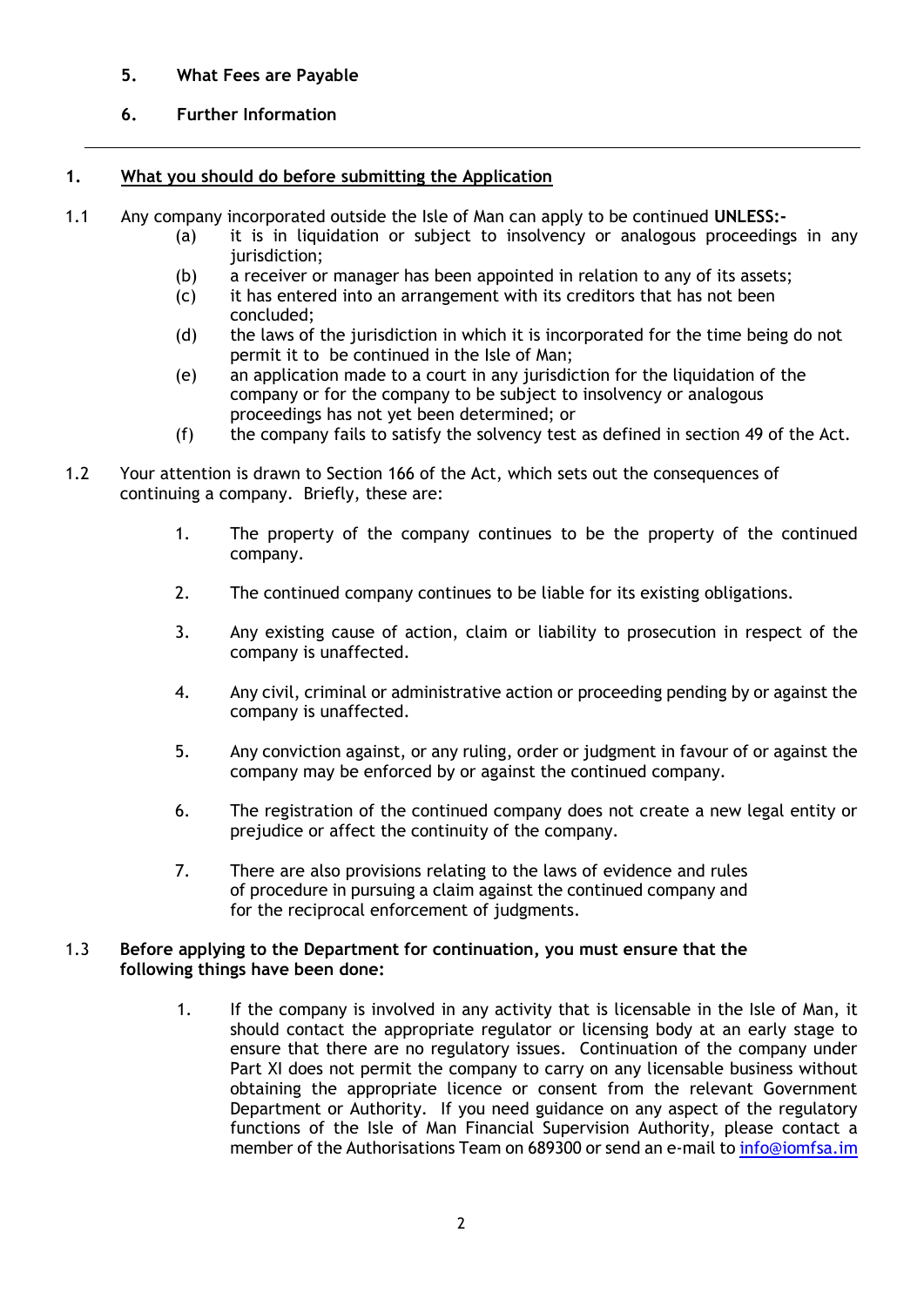- 2. There are restrictions on your ability to choose the name you want to use. The statutory restrictions and compulsory requirements are set out in sections 11 and 12 of the Act. In addition, the Department has published a list of restricted words and phrases where prior permission will need to be sought before submitting the application for continuation, and where the Department considers a name to be offensive or objectionable.
- 3. There is no legal requirement to seek approval for the company name from the Department prior to submitting the application. We would however recommend that applicants do not incur unnecessary expenditure before ensuring that a proposed name is acceptable for registration.
- 4. If you wish to confirm a name's acceptability, the Department will only consider applications in writing to reserve a name for up to 12 weeks from persons qualified to act as registered agents **only**. If no prior approval has been sought, applicants are advised that there will be a delay in incorporating the company whilst a decision is made on the acceptability of the name, and it is possible that registration could be refused.
- 5. You will need to obtain proof from the appropriate authorities in the country of incorporation that the company has obtained all the necessary authorisations to enable it to make the application. If this proof is not in English, then a certified translation will be required.
- 6. You must prepare a Memorandum complying with section 162(4) of the Act. The Memorandum may also contain a statement under section 162(5). You will also need to prepare Articles if the company is not going to adopt the relevant model articles, or is a protected cell company.
- 7. If appropriate, you will need to complete a Form IM16 giving details of all the outstanding charges to which section 137 of the Act would apply had the company been incorporated in the Isle of Man. Also, you will need to obtain the written consent of the chargeholders to the making of the application (see 2.2 below).
- 8. A Statutory Declaration has to be made by the proposed first registered agent of the company stating that the company complies with the requirements listed in 1.2 above.
- 9. The proposed first registered agent of the company must complete the Application Form (see 2.1 below).
- 10. Companies that have already registered with the Assessor and have an Isle of Man tax reference number are encouraged to contact the Income Tax Division when the registration documents are lodged, to advise that the company will be joining one of the Island's registers'.
- 1.4 **PLEASE NOTE – The items listed above relate ONLY to the procedure for applying to the Department for continuation. This paragraph does NOT cover any other legal and/or financial enquiries that you ought reasonably to make depending on why you wish to transfer the domicile of the company to the Isle of Man.**

## 2. **Documents to be filed with the Application**

2.1 There is an Application Form IM27 to be completed by the person named in the Memorandum as the first registered agent of the company. The form (and any other prescribed form) can be downloaded from the Department's website [www.gov.im/categories/business-and](http://www.gov.im/categories/business-and-industries/companies-registry)[industries/companies-registry](http://www.gov.im/categories/business-and-industries/companies-registry) .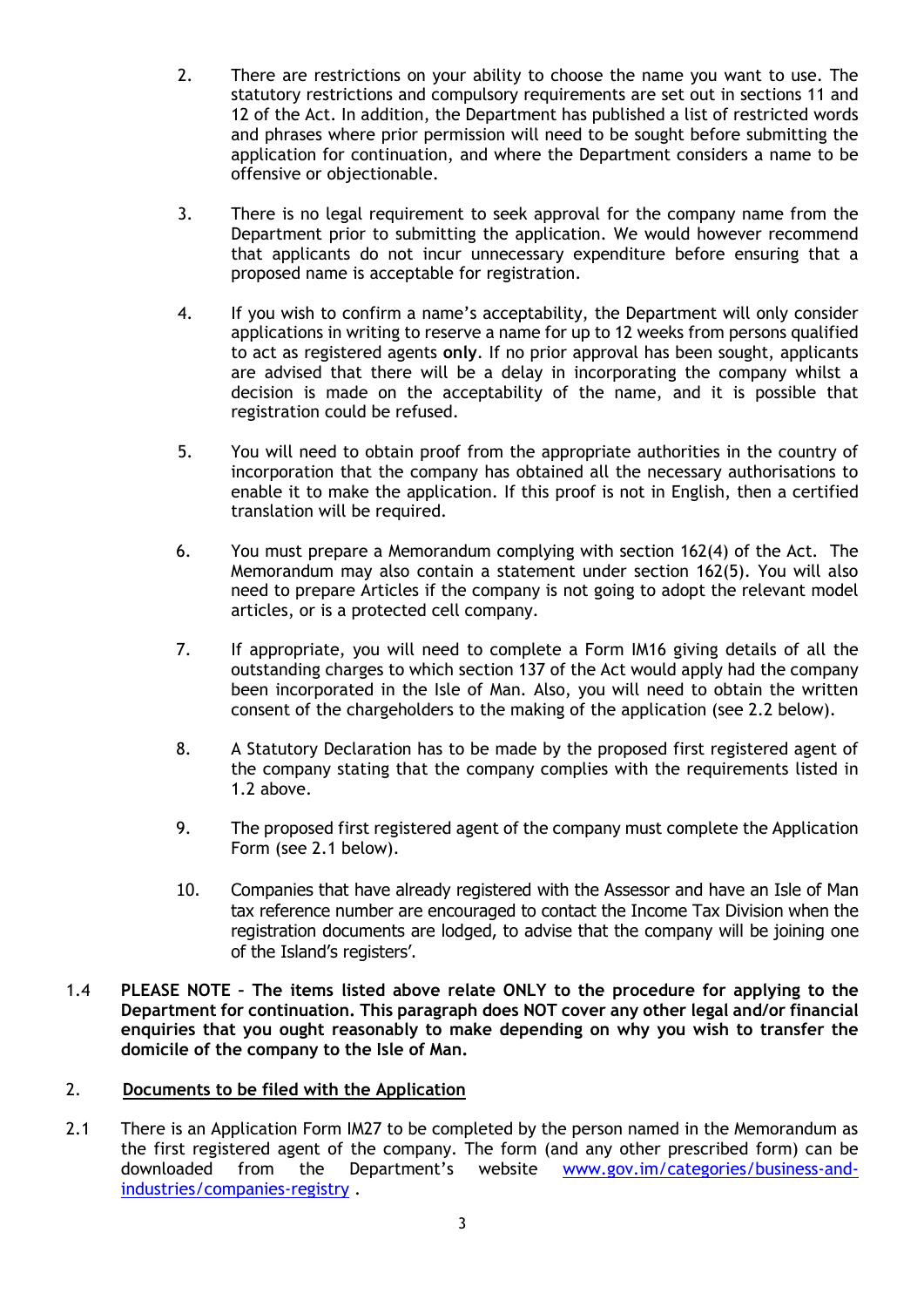- 2.2 The following documents need to be submitted to the Department along with the application form:
	- 1. The Statutory Declaration Form IM27A
	- 2. The Memorandum and Articles
	- 3. Authorisation to discontinue in country of incorporation
	- 4. Form IM16 in respect of outstanding charges and the written consent of the chargeholders

A Practice Note which sets out the procedure for registering a charge, is available from our web site at [www.gov.im/categories/business-and-industries/companies-registry](http://www.gov.im/categories/business-and-industries/companies-registry) .

- 2.3 If the proposed name of the company is acceptable for registration, the Department will grant its written consent to the application.
- 2.4 If the application is approved, the consent issued by the Department will, subject to there being no material change in the information provided, be valid for 12 weeks from its date. During that 12 week period you must complete the registration procedure as set out on section 3 of this Practice Note.

**PLEASE BE AWARE - there is no provision for the Department to extend the time period for its consent. If the company has not been continued in the Isle of Man within that 12 week period, then a fresh application, together with the accompanying documents and fees payable, will need to be made if the continuation of the company is to proceed.**

### **3. Registering the Memorandum and Articles**

- 3.1 When you have received the written consent of the Department to the transfer, there is a time limit of **12 weeks** for you to complete the procedures for the continuation of the company in the Isle of Man. As the Department's consent expires by law 12 weeks after its date, failure to have the company continued within the prescribed time period means that the company cannot be continued in the Isle of Man. In such circumstances, a fresh application would need to be made to the Department. The Department cannot comment on, and will accept no liability for any legal implications of a failure to have a company continued in the Isle of Man.
- 3.2 The following documents must be delivered to the Department within the 12 week period after the consent has been given (see 3.1 above):
	- 1. A Statutory Declaration Form IM28 made by the first registered agent stating that there has been no material change in the information supplied. This declaration must be made not earlier than 7 days before its delivery to the Department. If there has been any material change, the Department will reconsider the application in the light of such changes.
	- 2. The Form IM16 containing details of the outstanding charges (if any).
- 3.3 On delivery of these documents, the Department will take the Memorandum and Articles originally submitted with the application and register them along with the documents submitted under 3.2. The Department will then issue a certificate of continuation to the company, as well as a certificate of registration for each outstanding charge. On the date of the certificate of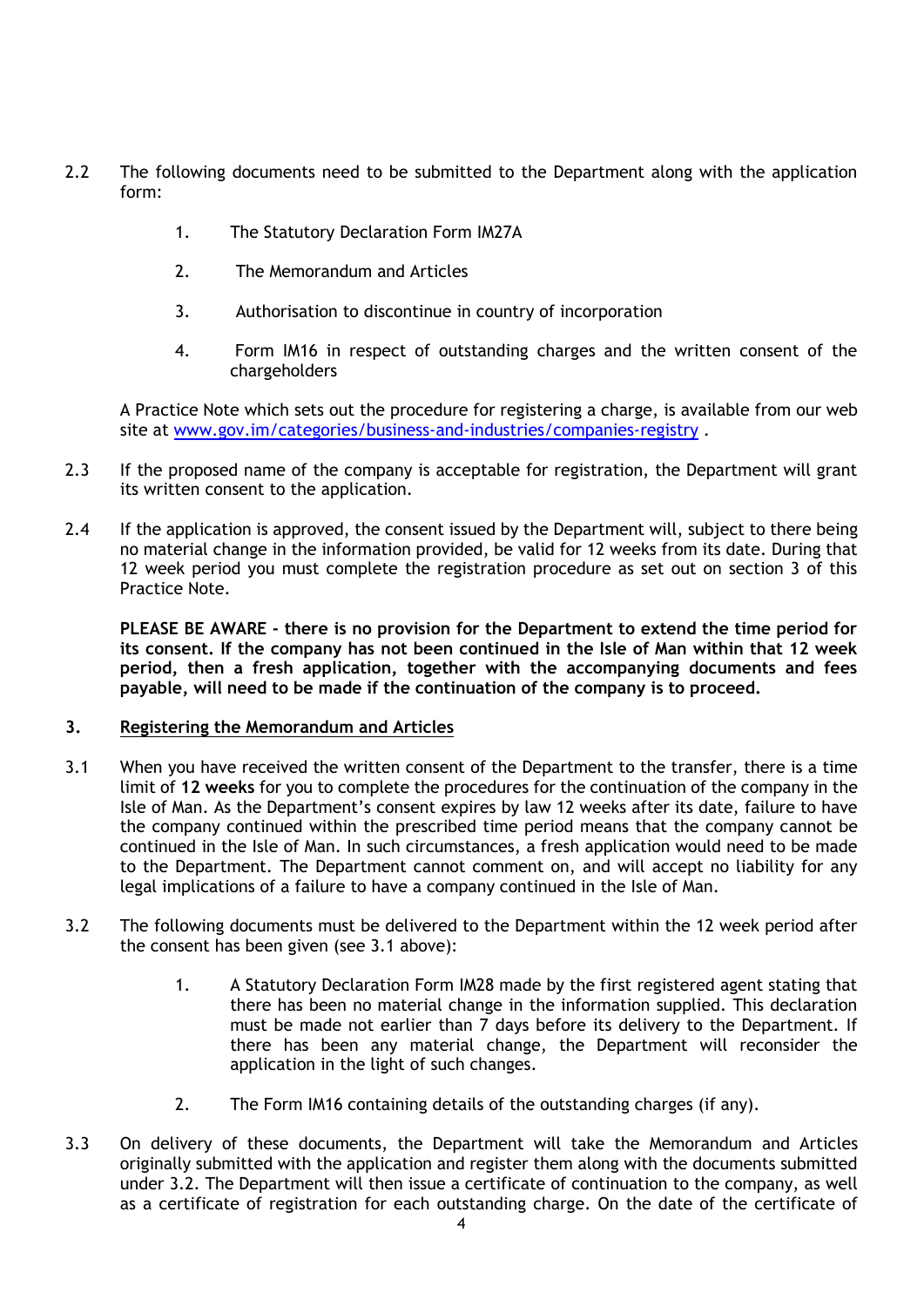continuation, the company becomes a company to which the Act applies as if it were incorporated under the Act.

- 3.4 If the Department refuses to accept the Memorandum and Articles for registration, you have, under section 208(4) of the Act, the right of appeal to the Isle of Man High Court of Justice against such refusal.
- 3.5 Once the company has been continued in the Isle of Man, it must forward within **fourteen** days a copy of the certificate of continuation to the competent authorities in its former country of incorporation.

#### **4. Annual Return**

The company's annual return date under Section 85 of the Act will be the anniversary of its date of incorporation in its original place of incorporation and **NOT** its date of continuation under the 2006 Act.

#### **5. Fees payable**

- 5.1 A fee of **£100** is payable on submission of the application. This fee is non-refundable should the application be withdrawn or refused. There is no filing fee payable on registration of the Memorandum and Articles.
- 5.2 A duplicate copy of the certificate of registration costs **£9.00**.
- 5.3 Details about all fees payable in the Companies Registry are obtainable from our website [www.gov.im/categories/business-and-industries/companies-registry](http://www.gov.im/categories/business-and-industries/companies-registry) . Payment of fees can be made in cash or by cheque made payable to "Isle of Man Government". We regret that we cannot accept cheques drawn on an account outside the U.K.

### **6. Further information**

Our staff will willingly answer general queries by telephone or e-mail but cannot give legal advice. If you require such advice you should consult an Advocate. The telephone number for the Companies Registry is: 01624 689389 and the e-mail address is: [companies@gov.im](mailto:companies.registry@gov.im)

Statutory forms and practice notes are available free of charge from the website: [www.gov.im/categories/business-and-industries/companies-registry](http://www.gov.im/categories/business-and-industries/companies-registry) .

A list of licenced TCSP providers is available on the Isle of Man Financial Supervision Authority website at [https://www.iomfsa.im/register-search/.](https://www.iomfsa.im/register-search/)

Details of Isle of Man Advocates are available from the Isle of Man Law Society at:

Tel: +44 (0)1624 662910 E-mail: [enquiries@iomlawsociety.co.im](mailto:enquiries@iomlawsociety.co.im) Website: [www.iomlawsociety.co.im](http://www.iomlawsociety.co.im/)

**COMPANIES REGISTRY** Registries Building Deemsters Walk, Bucks Road